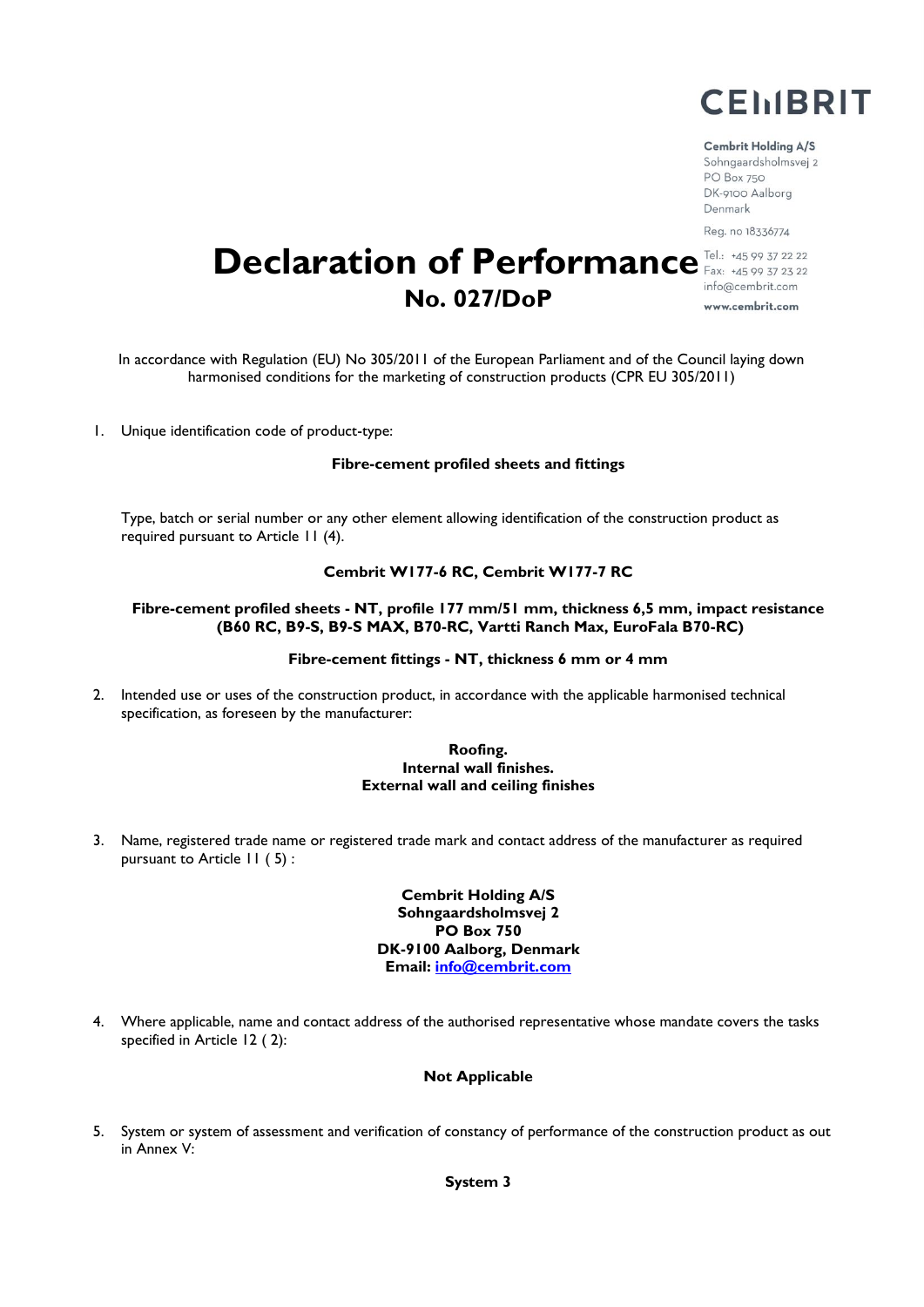

6a. Name and identification number of the notified body (in case of the declaration of performance concerning a construction product covered by a harmonised standard):

#### **Centralny Ośrodek Badawczo-Rozwojowy Przemysłu Izolacji Budowlanej Korfantego 193, 40-157 Katowice, Poland Notyfikowana jednostka Nr. 1486**

Performed the Initial Type Test under system 3 According to EN 494. Test reports No. 49/09/139/WC-1, 77/06/1/192/WC-2, 47/09/137/WC-1, 48/09/138/WC-1.

#### **Instytut Techniki Budowlanej – Zakład Badań Ogniowych Ksawerów 21, 02-656 Warszawa, Poland Notyfikowana jednostka Nr. 1488**

Performed reaction to fire testing and classification according EN 13501-1. Classification report No. 0771.1-10- Z00NP (English version of Classification report No NP-3639.1/09/KP), Classification report No 2721.3/03/10/Z00NP/U (EN version of Classification report. No 2721.1/03/10/Z00NP/U) for painted sheets (A2, s1, d0) and report No. 163/06.

6b. Name and identification number of the Technical Assessment Body (in case of the declaration of performance concerning a construction product for which a European Technical Assessment has been issued):

#### **Not applicable**

#### **Cembrit 177-6 RC & Cembrit 177-7 RC, NT - Profile 177 mm/51 mm, thickness 6,5 mm, impact resistance Essential characteristics Performance Harmonised technical specification** Type of sheets NT EN 494:2012+A1:2015 Fibre-cement profiled sheets and fittings – Product specification and test methods Apparent density min. 1400 kg/m<sup>3</sup> Mechanical resistance Short sheets: Length  $< 0.9$  m Bending moment C Min. 30 Nm/m Long sheets: Length  $> 0.9$  m Breaking load Bending moment C1X Min. 4250 N/m Min. 55 Nm/m Impact resistance Pass External fire performance  $B_{ROOF}$  (deemed to satisfy) Reaction to fire **unpainted sheets** A1<br>painted sheets A2-s1, d0 painted sheets Water permeability **Pass** Dimensional variations Length **Width Thickness** Height of corrugations Pass ± 10 mm + 10 mm / -5 mm 6,5 mm ± 0,6 mm 51 mm ± 3 mm

### 7. Declared performance: